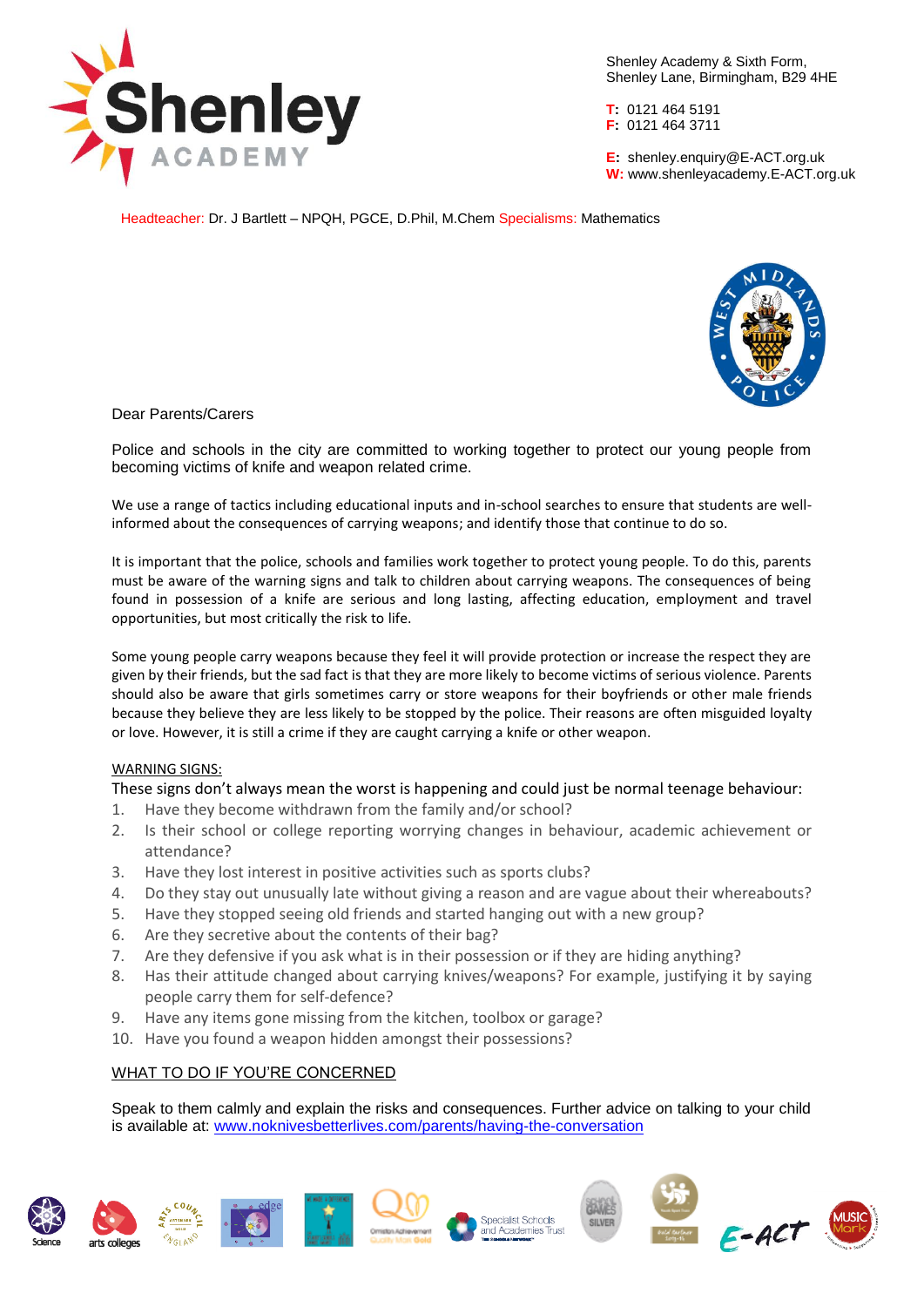

Shenley Academy & Sixth Form, Shenley Lane, Birmingham, B29 4HE

**T:** 0121 464 5191 **F:** 0121 464 3711

**E:** shenley[.enquiry@E-ACT.org.uk](mailto:enquiry@E-ACT.org.uk) **W:** www.shenleyacademy.E-ACT.org.uk

Headteacher: Dr. J Bartlett – NPQH, PGCE, D.Phil, M.Chem Specialisms: Mathematics

You may wish to contact a member of the Pastoral Team at school, if you feel your child isn't listening or is at risk - we can talk through your concerns and plan a way forward together.

For the latest guidance and signposting opportunities please visit[: www.policeandschools.org.uk](http://www.policeandschools.org.uk/)

#### SCHOOL POLICY FOR WEAPONS POSSESSION

It is essential that we work together to reduce the chances of children bringing a weapon into school. Ours, like most other schools, will take firm action in relation to any student found to be carrying a knife, both on and off the school premises and the police will be informed. This may include the loss of your child's school place, by way of a permanent exclusion or managed move, as a sanction.

#### THE POLICE RESPONSE TO WEAPONS POSESSION

Where young people are involved in crime, the police will try to avoid criminalising them. However, carrying a knife or other weapon is very serious and the most likely outcome will be a charge and court appearance or a caution, delivered by the Youth Offending Service.

Update: West Midlands Police can use *Section 60* powers to stop and search young people.

*["Section 60](http://www.legislation.gov.uk/ukpga/1994/33/section/60) of the Criminal Justice and Public Order Act 1994 gives senior police officers powers to authorise use of stop and search without reasonable grounds, where there is a risk of violence or it is believed that weapons are being carried".*

If a young person has been stopped by police using *Section 60* powers, it does not necessarily mean they are doing anything wrong, but officers have been given extensive search powers where they can search to prevent violence without needing suspicion that they may be carrying a weapon. This tool is being used to end violence and keep young people safe. West Midlands Police realise that it may be upsetting for some innocent young people, but with fear of weapons growing, we cannot take chances.

If you are aware that a fight or trouble is brewing, or if you hear someone has a knife, please report this to the police. If a young person is scared of someone, the answer is not to carry a knife or weapon.

If you know of an individual, or a group of young people, that are potentially carrying weapons, always contact the Police - via Live Chat[: https://west-midlands.police.uk/contact-us/live-chat](https://west-midlands.police.uk/contact-us/live-chat) or by calling 101.